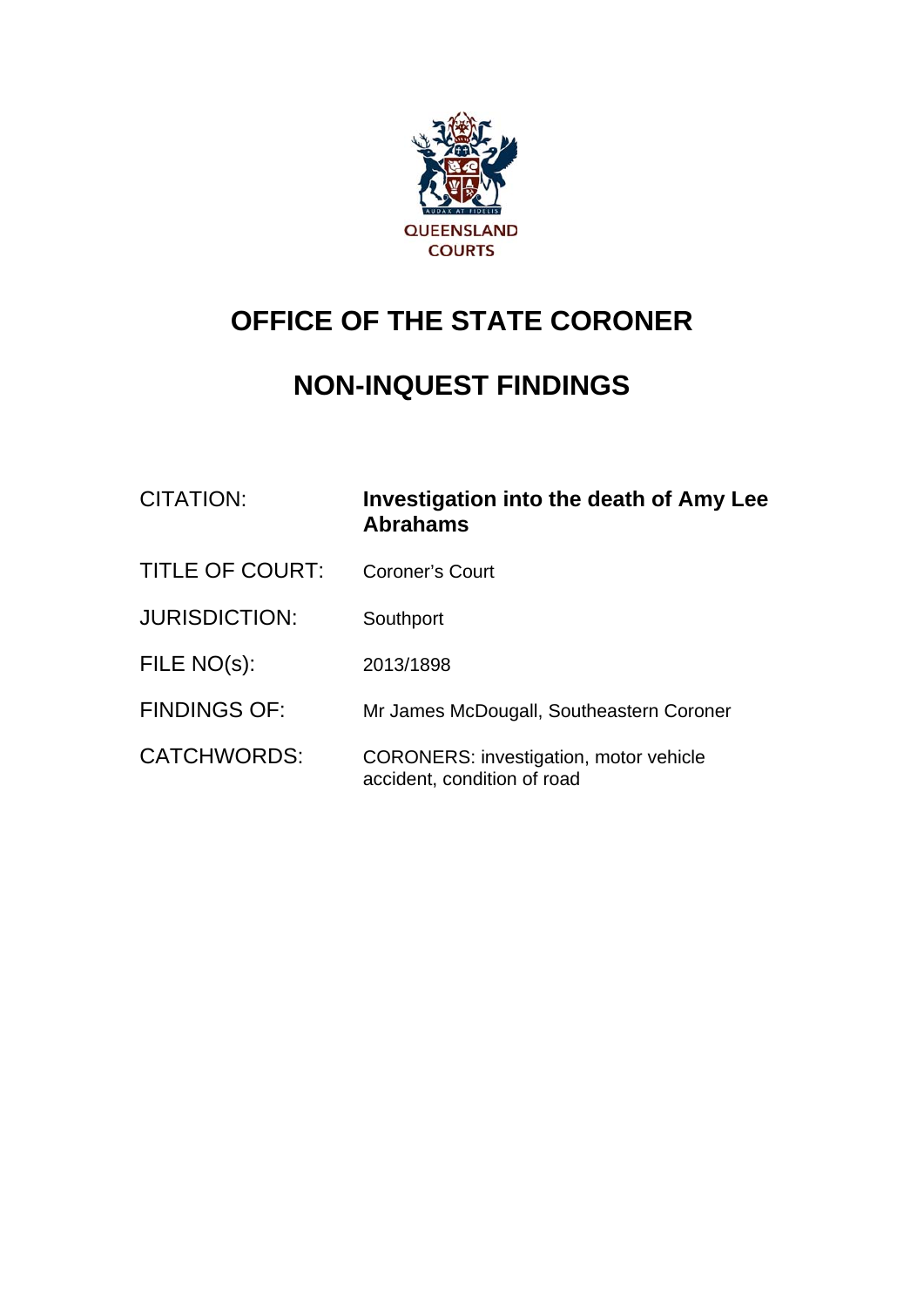Amy Lee Abrahams was 19 years of age. She resided at 91-97 Barry Road, Tamborine.

On Wednesday, 29 May 2013, at about 0805 hours, Amy Lee Abrahams was the driver and sole occupant of a black Honda Civic sedan, Queensland registration number 688 KEU. She was driving in a generally north westerly direction along Tamborine Mountain Road at Tamborine. While it was not raining at the time, it had been raining earlier that morning and the roadway was wet.

Tamborine Mountain Road at the point of collision is of bitumen surface with one lane travelling in each direction. The lanes are separated by a double continuous white line and there is a continuous white line on the outer edges of each lane. In a generally northwesterly direction Tamborine Mountain Road enters into a sweeping right hand bend that leads onto a straight downhill section of roadway. On either side of the roadway there are large trees.

In the direction of travel followed by Amy Abrahams' vehicle the terrain falls away to her left, whilst on the opposite side of Mount Tamborine Road there is a gradual rise in the terrain. As Ms Abrahams has attempted to negotiate the sweeping right hand bend, she appears to have lost control of her vehicle and overcorrected. This has caused the vehicle to rotate, with the driver's side of the vehicle colliding heavily with a large tree on the edge of a steep drop off on the western side of the road.

Ms Abrahams suffered serious injuries in the collision and was pronounced deceased at the scene. There were no eye witnesses to the collision.

Police from the Forensic Crash Unit were called to the scene and investigated the accident. Upon his arrival at the scene, Sergeant Hickey of the Forensic Crash Unit observed another vehicle, which was located down the embankment on the western side of the road that appeared to have also lost control on the same bend the previous day.

Police interviewed the driver of this vehicle, Julia Smith, who stated that she had been driving through the same bend as that of Ms Abrahams when all of a sudden she lost control of her vehicle after exiting the bend. She stated that she was driving at approximately 70kph and that it was raining lightly and the roadway was wet. She stated that as she came into the bend, her vehicle moved towards the centre line and when she steered it to the left, to get her vehicle back into the correct lane, the rear of her vehicle then flicked out to the right into the oncoming lane. The vehicle then slid off the roadway and was damaged. She was not injured.

Sergeant Hickey of the Forensic Crash Unit also reports that on the 27 June 2013 a single vehicle accident occurred on the same bend of Mount Tamborine Road. The driver of the vehicle suffered serious injuries. Investigations revealed that the conditions on this occasion were the same as the previous two incidents referred to above. Having regard to the number of